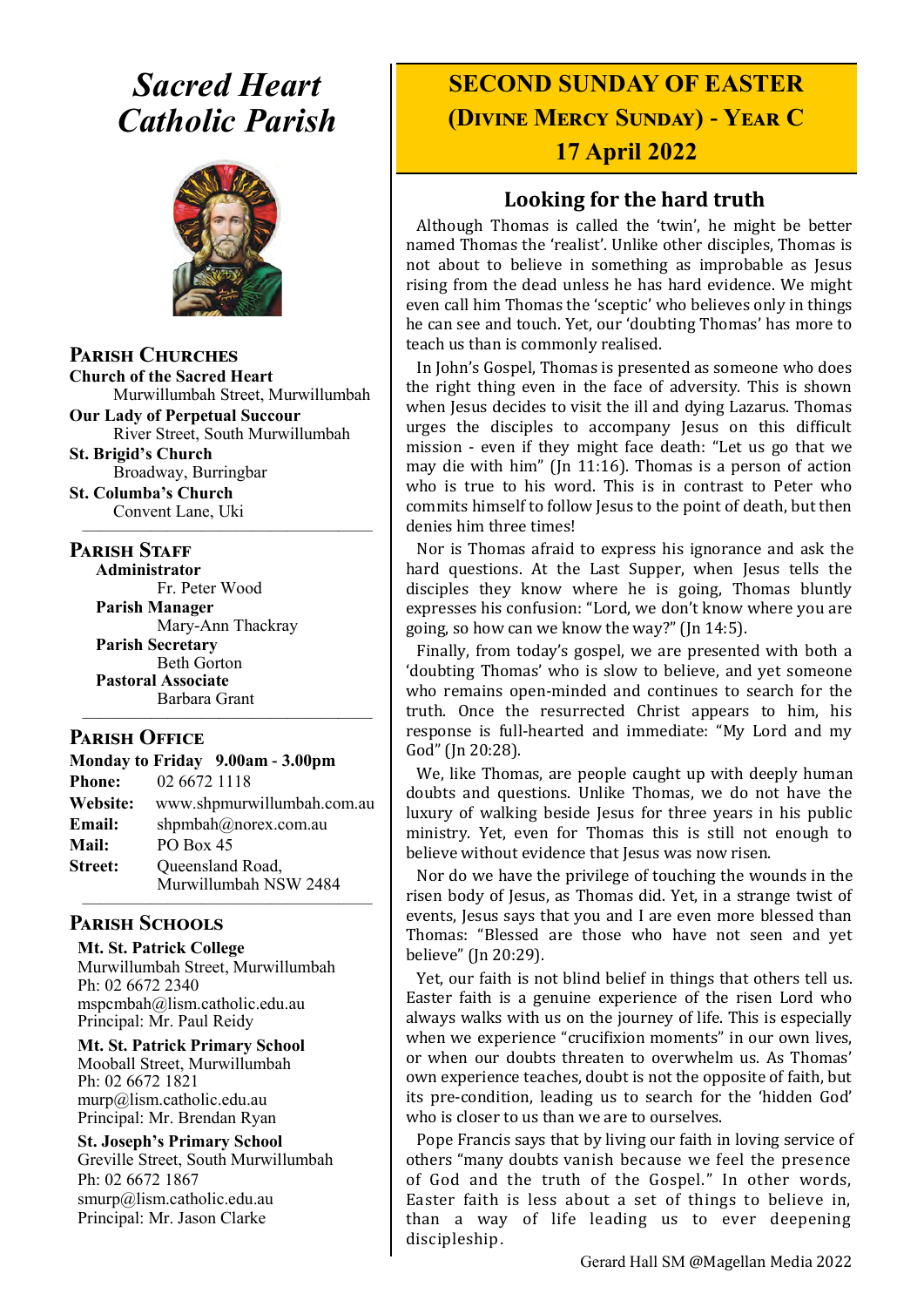# This week in the Parish

| Saturday 23  | 9:00 pm - Mass of Anointing<br>6:00 pm - Vigil Mass                                                                                                                 |
|--------------|---------------------------------------------------------------------------------------------------------------------------------------------------------------------|
| Sunday 24    | <b>SECOND SUNDAY OF EASTER (Divine Mercy Sunday)</b><br>8:00 am - Mass<br>10:00 am - Mass<br>2:00 pm - Wedding - Sacred Heart Church<br>Jessica Tunsted & Tomas Yeo |
| Monday 25    | ANZAC DAY                                                                                                                                                           |
| Tuesday 26   | Mass 9:00 am<br>4:30 pm - Hour of Prayer<br>5:30 pm - Mass                                                                                                          |
| Wednesday 27 | 4:30 pm - Hour of Prayer<br>5:30 pm - Mass                                                                                                                          |
| Thursday 28  | <b>PARISH OFFICE CLOSED</b><br>8:15 am - Mass                                                                                                                       |
| Friday 29    | 12 noon - Mass                                                                                                                                                      |
| Saturday 30  | 2:30 pm - Wedding - Sacred Heart Church<br>Monique Staunton & Thomas Rowley                                                                                         |
|              | 6:00 pm - Vigil Mass                                                                                                                                                |
| Sunday 1 May | THIRD SUNDAY OF EASTER<br>8:00 am - Mass                                                                                                                            |
|              | 9:00 am - Parish Cuppa   Morning tea<br>$10:00$ am - Mass<br>12.00 pm - Baptism                                                                                     |

# **Please Pray For:**

**Recently Deceased**: Alan Wilson, Mark Stewart, Fr John Worthington, Mary Coleman

#### **Anniversaries:**

Robert Hassan

#### **Those Who Are Sick:**

Mark Hanna, Michael Twohill, Michael Egan, Deb Craig, Fr Anthony Lemon, James Wallace

# **Reading Roster | Year C**

**30 April/ 1 May | Third Sunday of Easter** 

- 6 pm Grace Molloy
- 8 am Jan Bruce
- 10 am Lorraine Green

#### *Readings for the next week:*

**THIRD SUNDAY OF EASTER - Yr C** Acts 5:27-32, 40-41; Rev 5:11-14; Jn 21:1-19

### **Acknowledgement of Country**

*We would like to acknowledge the Bundjalung people who are the Traditional Owners of this land on which we gather and pray today. We pay our respects to the Elders past, present and emerging, and extend that respect to other Aboriginal and Torres Strait Islander people past, present and emerging.* 



## HOUR FOR PRIVATE PRAYER

Each Tuesday & Wednesday from 4:30 pm

# EXPOSITION OF THE BLESSED **SACRAMENT**

First Friday of each month

11 am - 11:50 am

#### **RECONCILIATION**

Saturday: 5.30 pm - 5.50 pm Sunday: 8.30 am - 8.50 am

# **Parish Cuppa**

Please join us for a Cuppa|Morning tea after 8am Mass Sunday 1 May. Everyone welcome!

# **WEDDING:**

Please pray for God's blessing on *Jessica Tunsted & Tomas Yeo* who were married in the Sacred Heart Church this weekend.

# **TODAY IS DIVINE MERCY SUNDAY**



Divine Mercy Sunday is celebrated on the Second Sunday of Easter (within the Easter Octave). It is a devotion based on revelations to Saint Faustina Kowalska including promises of grace related to devotion to Divine Mercy.

This day celebrates the richness, meaning, participation in and application of God's mercy for us.

This day we cry out with St. Thomas "My Lord and My God" (John 20:28).

#### **Divine Mercy Chaplet**

Legion of Mary will lead the Divine Mercy Chaplet this Sunday, after the 8am Mass in the Sacred Heart Church *(to be sung).*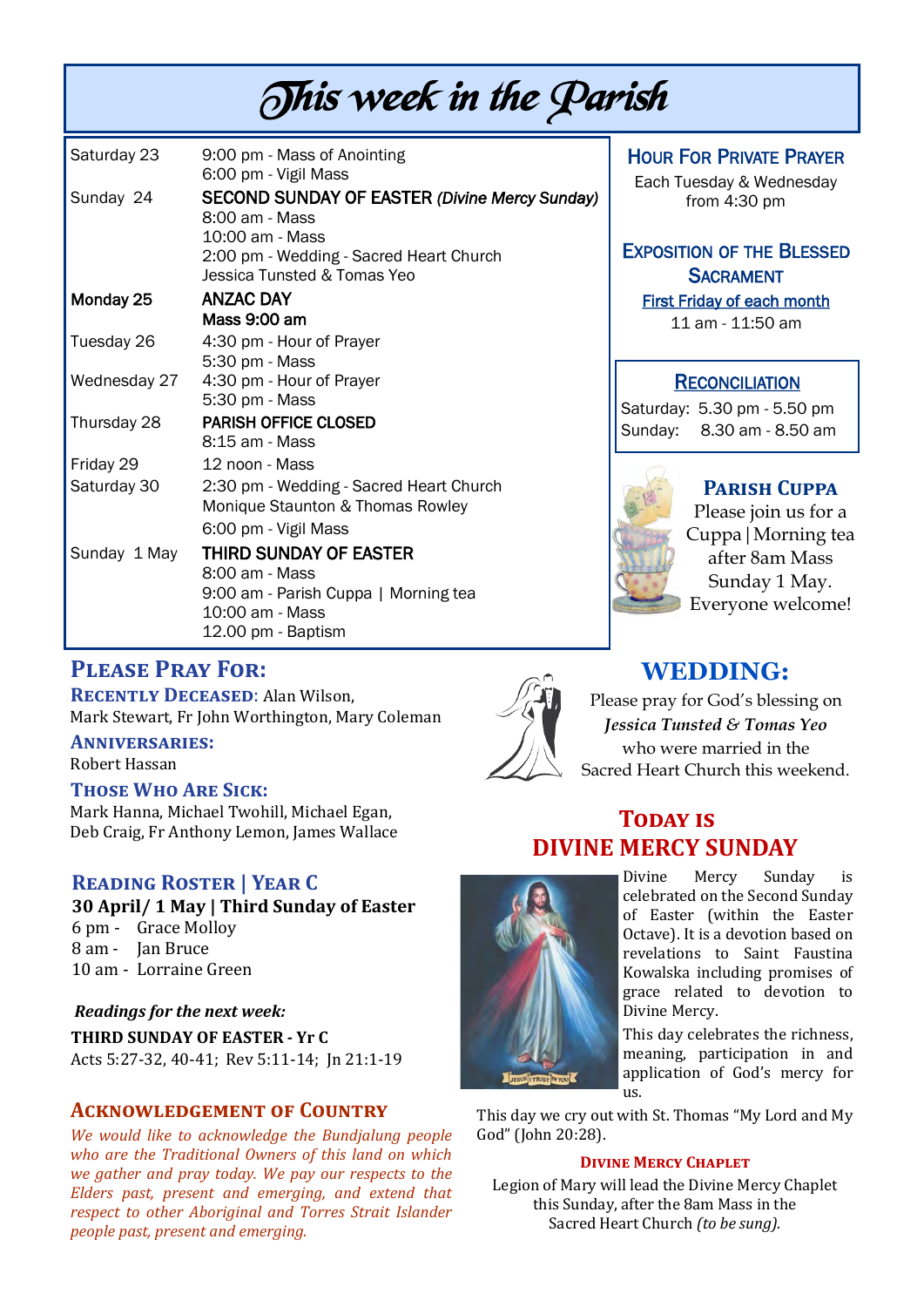# **ANZAC DAY**

This day of commemoration goes beyond the anniversary of the landing on Gallipoli in 1915. It is the day we remember all Australians who served and died in all wars, conflicts and peace keeping operations.

The spirit of ANZAC, with its human qualities of courage, mateship and sacrifice, continues to have meaning and relevance for our sense of national identity.



**Mass on Anzac Day will be celebrated at 9.00am in the Sacred Heart Church.** Parishioners are encouraged to remember and pray for all who lost their lives in the various wars in which Australia has been involved, those who are currently serving in the Defence Forces overseas and to pray for world peace.

# **The Ode**

They shall grow not old as we that are left grow old, Age shall not weary them nor the years condemn, At the going down of the sun, and in the morning

We will remember them.

#### **LEST WE FORGET.**

*Laurence Binyon (1869 - 1943)*



*Greater love has no one than to lay down his life for his friends, says the Lord - John 15:13*



# **Thank You!**





#### **Caritas Australia** would like to **THANK YOU** for supporting Project Compassion 2022. If you still have your Project Compassion envelopes at home, please bring them back next week or visit lent.caritas.org.au and donate online.

**Your generosity will empower the world's most vulnerable communities to grow stronger and lift themselves out of poverty.**

# **Pastoral Council News ...**

The **next meeting** of the Parish Pastoral Council will be held on **Thursday 5 May at 5:30 pm.**

The **agenda for the meeting will be set on Thursday 28 April**. Any matters that you, our Parishioners, would like to be considered for the agenda should be sent by email to [banner@onthenet.com.au](mailto:banner@onthenet.com.au) or placed in the PPC box in the church no later than Wednesday 27 April.

# ————————————————- **Parish Pastoral Council Survey…**

The Sacred Heart Pastoral Council is seeking the views of parishioners on the current regular Sunday and weekday Mass times in the Sacred Heart Church.

If you would like to comment or make suggestions regarding Mass times, please complete the form and return to the Parish Office, place on collection plate, or place in the Parish Pastoral Council box located in the Sacred Heart Church **by Sunday 1 May.** Forms can be found on the table in the church or from the Parish Office.

# **ORGAN RECITAL** Christopher Trikilis

Director of Music | St Stephen's Cathedral, Brisbane

2:30 pm | Sunday 24 April All Saints Anglican Church \$18/\$12 entry

> Tickets at door or book online: www.trybooking.com/BTHQL

### **Tribunal of the Catholic Church**

Marriage breakdown is a traumatic experience for all those concerned. The Church reaches out in support of those who are divorced, while upholding the permanence of a true Christian marriage. The Lismore Office of the Tribunal extends an invitation to any divorced person who would like to talk about the annulment process. You can be assured that your privacy will be respected. Should you choose to apply for an annulment, you will be guided and supported through the process.

For further information please phone the Lismore Office of the Tribunal on **6621 7288**

or email [tribunal@lismore.catholic.org.au](mailto:tribunal@lismore.catholic.org.au)